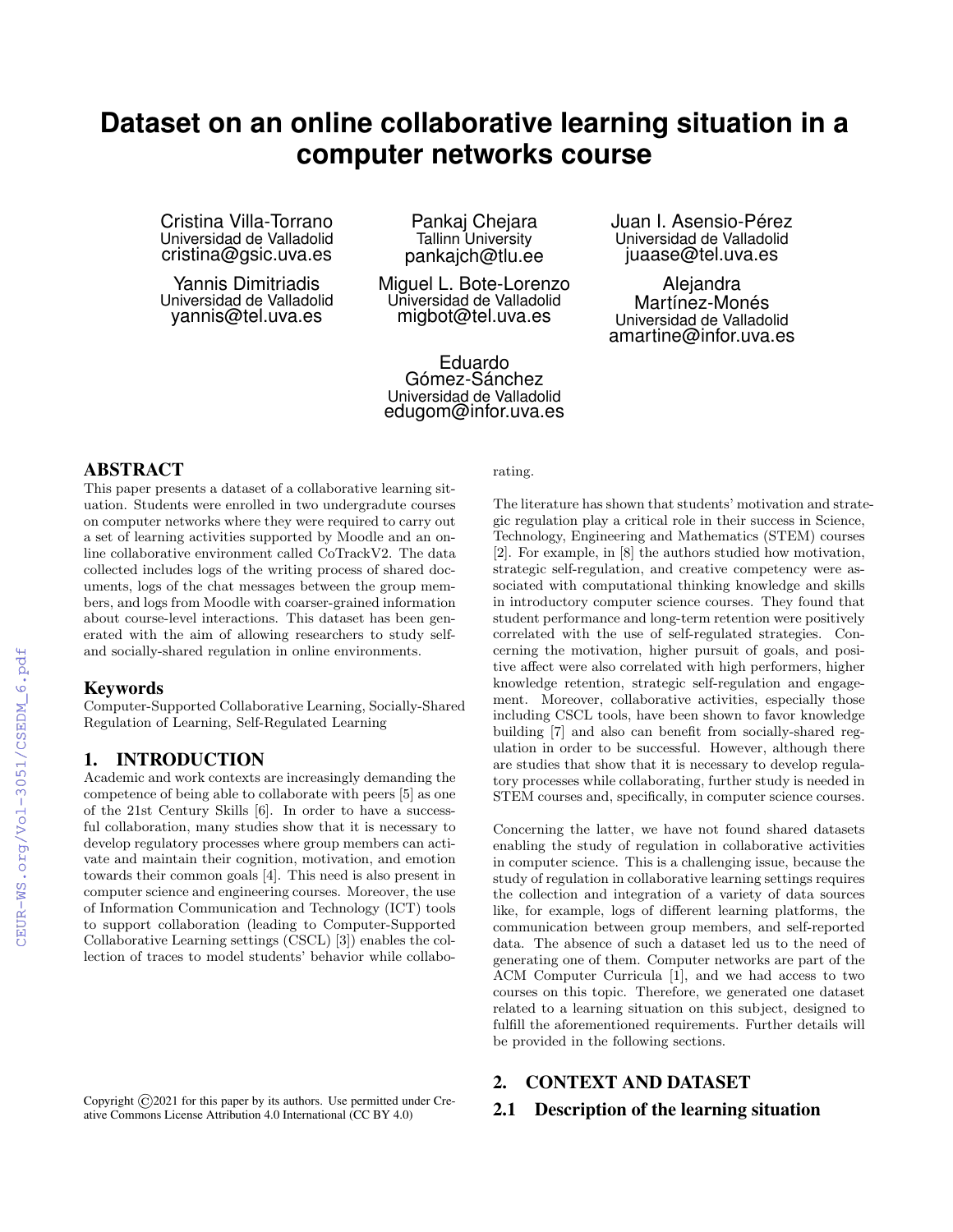| <b>Attribute</b> | <b>Description</b>                              | Example                                  |  |
|------------------|-------------------------------------------------|------------------------------------------|--|
| Timestamp        | Timestamp of the action                         | 14:42:57 17-02-2021                      |  |
| Author           | Student ID                                      | a.I6ZFAmhSZ4KY2HU1                       |  |
| Group            | Group ID                                        |                                          |  |
| Char_bank        | Characters added during this action             | How many access points do                |  |
|                  |                                                 | you have throughout the hotel?           |  |
| Source_length    | Length of the text before performing the action | 2352                                     |  |
| Operation        | Type of operation $(>:$ writing,                |                                          |  |
|                  | $\langle$ : deleting)                           |                                          |  |
| Difference       | The difference in number of characters caused   | 56                                       |  |
|                  | by the current action and source length         |                                          |  |
| Text             | Text from the document at the current time      | Have you contacted your Internet service |  |
|                  |                                                 | provider, i.e. your operator? []         |  |

Table 1: Attributes provided in the document logs.csv file

| Table 2: Attributes provided in the chat_logs.csv file |  |  |  |  |  |  |
|--------------------------------------------------------|--|--|--|--|--|--|
|--------------------------------------------------------|--|--|--|--|--|--|

| <b>Attribute</b> | <b>Description</b>      | Example                                                       |  |  |
|------------------|-------------------------|---------------------------------------------------------------|--|--|
| Timestamp        | Timestamp of the action | 22:15:18 16-02-2021                                           |  |  |
| Author           | Student ID              | a.WCpdVcSKpEcVM13V                                            |  |  |
| Group            | Group ID                |                                                               |  |  |
| Message          | Text message            | OK, let's put a section of definitive questions at the end if |  |  |
|                  |                         | you want.                                                     |  |  |

| <b>Attribute</b> | Table 3: Attributes provided in the table_moodle.csv file<br>Description                                                                      | Example                                                                                                  |
|------------------|-----------------------------------------------------------------------------------------------------------------------------------------------|----------------------------------------------------------------------------------------------------------|
| Timestamp        | Timestamp of the action                                                                                                                       | 16/02/2021 22:40:00                                                                                      |
| User ID          | The user ID, it can represent a student or a<br>teacher                                                                                       | a.WCpdVcSKpEcVM13V                                                                                       |
| User involved    | If the teacher does an action it can involve<br>other teachers or students.<br>This attribute represents the user ID of<br>the user involved. | a.I6ZFAmhSZ4KY2HU1                                                                                       |
| Event context    | The section in Moodle in which the event<br>occurred                                                                                          | TRAFFIC ENGINEERING IN<br>Course:<br>TELEMATIC NETWORKS (1-211-460-45033-1-2020)                         |
| Component        | The type of resource in Moodle                                                                                                                | Questionnaire                                                                                            |
| Event name       | The name of the event                                                                                                                         | Course module viewed                                                                                     |
| Description      | The description of the action                                                                                                                 | The user with id 'a.WCpdVcSKpEcVM13' viewed<br>the 'resource' activity with course<br>module id '974963' |
| Source           | The source from where Moodle has been<br>accessed and the action has been performed                                                           | web                                                                                                      |
| IP Address       | The IP address from which the action was<br>performed                                                                                         | 83.58.29.136                                                                                             |

#### Table 3: Attributes provided in the table moodle.csv file

The learning situation took place at two undergraduate courses on Computer Networks during 4 days in the spring semester of the academic year 2021 in a European University. There were 33 students, that were grouped into 8 different groups of 4-5 people to carry out an introductory learning situation aimed at challenging their previous knowledge and beliefs about certain computer network topics. Before starting the learning situation, students were asked to fill out an informed consent.

The situation was designed following the so-called pyramid or snowfall pattern, where the students had to first carry out the proposed activities individually and then in groups (thus fostering the agreement among the group members in order to submit a common solution). The different activities were carried out during 4 two-hour face-to-face sessions.

The learning situation was based on the following scenario: A hotel owner (role played by the teacher) goes to a team of telco engineers (role played by the students) to ask them to solve his problem: the internet connection is not working properly; the internet access is very slow and sometimes does not work at all. The hotel owner and the telco engineers agree to an interview in a few days. In order for the telco engineers to think about the problem, the hotel owner sends them a diagram of the current network. The different activities that students needed to complete were: